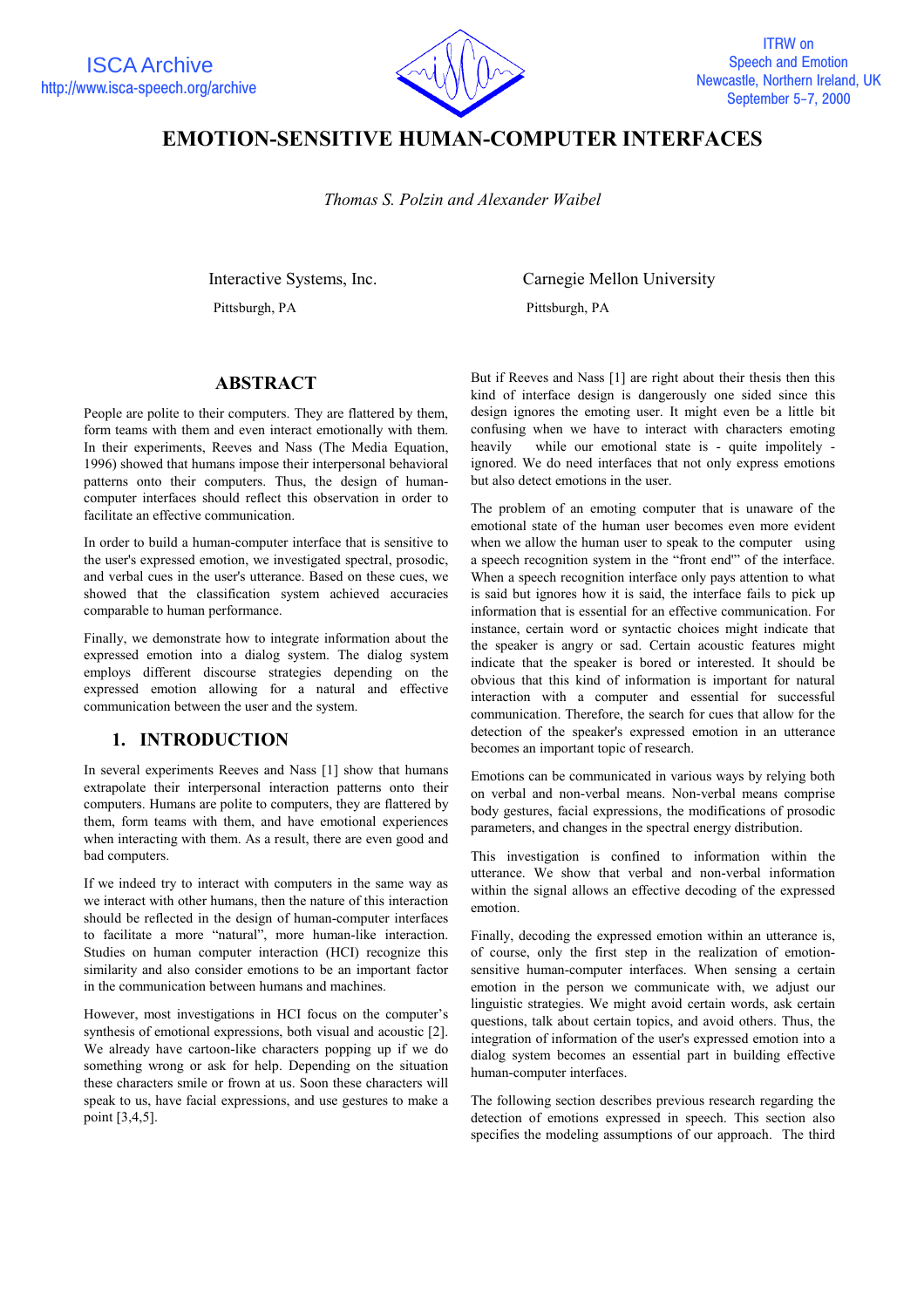section reports the results of our experiments. We describe briefly the underlying corpus that consisted of several thousands of sad, angry, or neutral speech segments from English movies. In our experiments, we explored, in particular, the role of word choice and prosodic information. Here, based on this kind of information our classification system achieved an accuracy comparable to the accuracy of human listeners performing the same task. The fourth section describes the integration of information about the user's expressed emotion into a dialog system. Depending on the expressed emotion the dialog system adopts its overall strategy. We conclude this investigation with a summary and point to possible extensions.

### **2. MODELING VERBAL AND NON-VERBAL INFORMATION**

It is, of course, possible to explicitly verbalize ones emotional state, experience, or upbringing:

 *I'm angry!*

 *I'm experienced!*

 *I'm frustrated!*

 *I'm sad.*

However, as the above examples suggest, the explicit verbalization of these facts renders the dialog quite unnatural. It interrupts the natural flow of the conversation and slows down the overall communication. Other circumstances might prevent the explicit verbalization as well. For instance, the person might not be aware of his or her current emotional state or level of experience. Another reason might be a situation where the person is embarrassed about certain facts, such as his or her origin, level of experience, or age.

However, the inference of these background facts is crucial to adjust the computer's response behavior and to allow for an effective communication. This is the case for computer-mediated and human-to-computer communication.

Several non-verbal means such as certain facial expressions, body postures, or gestures are also used to communicate emotions. Our investigation explores only one possible way to express an emotion relying on non-verbal cues: the modification of prosodic parameter in someone's speech. Similarly, there are several ways to communicate an emotion by verbal means, such as, certain syntactic constructions [6] or discourse strategies [7]. For our purposes, this investigation is confined to explore word choice as one way to express emotions verbally.

# **2.1. Verbal Information**

In this investigation we did not try to model processes at the discourse or semantic level. Instead, we modeled lexical processes that signal an emotional involvement of the speaker. We modeled emotion-specific word choice information by computing the probability of a certain word given the previous word and the speaker's expressed emotion. The idea behind computing these probabilities is that certain word combinations are more probable for the expression of certain emotions.

Computing the probability of a certain word given a history of previous words is a technique widely used in speech recognition (language modeling) and was also applied to text categorization [8] or to infer discourse structure [9]. We used emotion-specific back-off language models to detect the expressed emotion in an utterance [10] and trained these language models on emotionspecific data. Function words were deleted prior to training and testing.

# **2.2. Non-Verbal Information (Prosody)**

The role of prosodic information within the communication of emotions has been studied extensively in psychology and psycho-linguistics [11,12]. This kind of research focuses mainly on the question of how humans express emotions by modifying prosodic parameters of their speech.

Research in the automatic detection of the expressed emotion has been quite limited [13,14]. In this investigation, we explored the following prosodic features in more detail:

- The mean and the variance of the fundamental frequency within an utterance. We normalized the fundamental frequency with respect to the speaker's gender.
- Two features, which approximated jitter information (small perturbations in the contour or the fundamental frequency).
- The mean and the variance of the intensity within an utterance normalized with respect to the respective context.
- Two features which approximated tremor information (small perturbations in the intensity contour).

Prosodic features are multi-functional. They not only express emotions but also serve a variety of other functions as well, such as word and sentence stress or syntactic segmentation. More important, in particular, fundamental frequency and intensity vary considerably across speakers and have to be normalized properly.

We trained emotion-specific prosodic models using Gaussian mixtures based on the above features that were normalized with respect to the context and the speaker's gender.

# **2.3. Non-Verbal Information (Spectral)**

The role of spectral information in the communication of emotions was demonstrated in an experiment by [15], in which they resynthesized only pitch and intensity information from the signals of emotional speech segments, thus removing basically all spectral information. While the emotions of the original segments were recognized by human listeners with an accuracy of 85%, this accuracy decreased dramatically to just 47% for the sentences in which the spectral structure was filtered out and only prosodic information was preserved. Thus, information other than prosodic information was also able to signal the emotions originally expressed in the sentences. Voice quality – for instance, its clarity or pleasantness – can carry information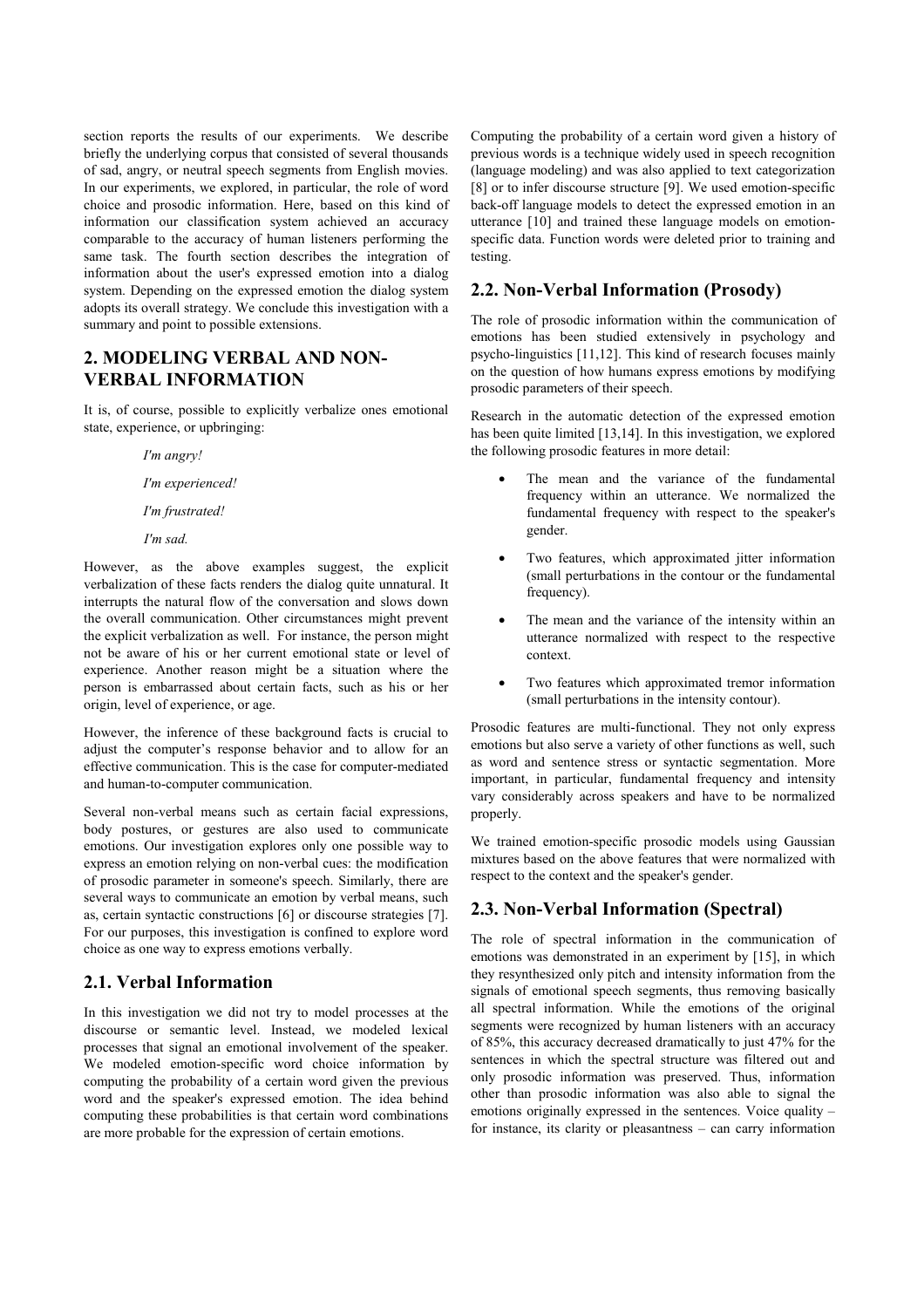about the vocal emotional expression. If changes in the voice quality correlate with the expression of certain emotions, then particular distributions of spectral energy may indicate these very emotions.

In order to account for the properties of the auditory system, we modeled spectral information by means of cepstral coefficients. We used a 30 dimensional melscale filterbank and derived 16 cepstral coefficients. We added the first and second order derivative of these coefficients. In addition, we considered log power and its first and second derivative. Thus, we had a total of 51 features, which we reduced to 32 coefficients by linear discriminative analysis. For the following experiment, we used triphone acoustic models comprising a total of 9358 states each with 70 mixture components per state.

In order to model emotion-specific spectral information, we started with an existing recognition system and performed emotion-specific adaptations. In our investigation, we used an maximum likelihood liner regression adaptation technique that is frequently used to adapt a speech recognition system to novel speakers [16,17].

This approach adapts only the mean parameters of acoustic models to novel speech data by a set of linear transformations that are found using the maximum likelihood training algorithm. In the test phase, we computed the probabilities that a given utterance was generated by the emotion-specific acoustic models and took the highest probability to be indicative of the expressed emotion.

# **2.4. Training and Testing**

We essentially used the same training and testing procedure for verbal and prosodic models. We trained models on emotionspecific subsets of the training corpus.

In order to test the models' detection accuracy of an expressed emotion in an utterance, we computed the probabilities that the respective emotion-specific models generated the current observations (verbal, prosodic, or spectral). We took the highest probability to be indicative of the underlying emotion.

We used f1-scores that combine precision and recall to report the results in the following experiments. For some emotion class **i**, we define *precision* as the ratio of the number of segments classified correctly as **i** and the number of segments in the corpus classified as **i**, regardless of whether they were classified correctly or not. We define *recall* as the ratio of the number of segments classified correctly as **i** and the total number of segments in the respective corpus belonging to class **i**. Intuitively, the closer the precision, the recall, and the corresponding f1-score are to 1, the more accurate the classification of the respective classification system.

### **3. EXPERIMENTS**

### **3.1 The Corpus**

We chose speech segments from English movies as our corpus. This choice was motivated by several factors. First, in order to accurately estimate statistical models, an extensive quantity of training data was needed. By using a film's close captions as a first approximation for segmentation, transcription, and tagging, we were able to collect a large supply of emotional speech samples in a relatively short amount of time. Second, previous experiments indicated that the emotions in acted speech could be consistently decoded by humans and automatic systems [12,13]. Third, although we did not pursue visual cues in this investigation, this corpus allows the integration of visual information with spectral, prosodic, and verbal information in future work. Note that this corpus differs considerably from corpora used in other studies [18,19,13,20] in which several speakers uttered the same sentence in different emotional variations.

The movies were down loaded from a Toshiba VCR (M-752) to a Pentium II personal computer equipped with a Crystal Audio System with a sampling rate of 16kHz and 16 bits. The close captions from the video stream were extracted with the Text Grabber VBI Line 21 Video Decoder (GP-500). For the segmentation, transcribing, and tagging we employed five students who were instructed in several training sessions.

Three major steps were involved in tagging these talk shows and movies:

- Transcribers were told to find segmentations, which coincided with sentence or utterance boundaries.
- The expressed emotion within a segment had to be constant. Initial or final noises or silences were to be excluded from the segment.
- The close captions were the starting point for the transcriptions. Missing noises (human and nonhuman) or words were added by the transcribers.
- Each segment was annotated with three tags. The first tag indicated the gender of the speaker and the second tag the amount of background noise. For the last tag, the emotion expressed by the speaker, we told the transcribers to be as specific as possible and to choose from a given set of emotion tags.

For the tagging process the transcribers relied on either CoolEdit 96 (Syntrillium) or Sound Forge 4.0 (Sonic Foundry) and Sennheiser headsets.

The distribution of emotions within this corpus is given in **Table 1** in which we considered all segments regardless of the amount of background noise or music.

| Tag | Neutral   | Angry  | Sad   | Afraid   |
|-----|-----------|--------|-------|----------|
| #   | 2991      | 1586   | 1076  | 203      |
| Tag | Disgusted | Ironic | Happy | Surprise |
| #   | 26        | 28     | 347   | 19       |

**Table 1:** Distribution of segments according to the expressed emotion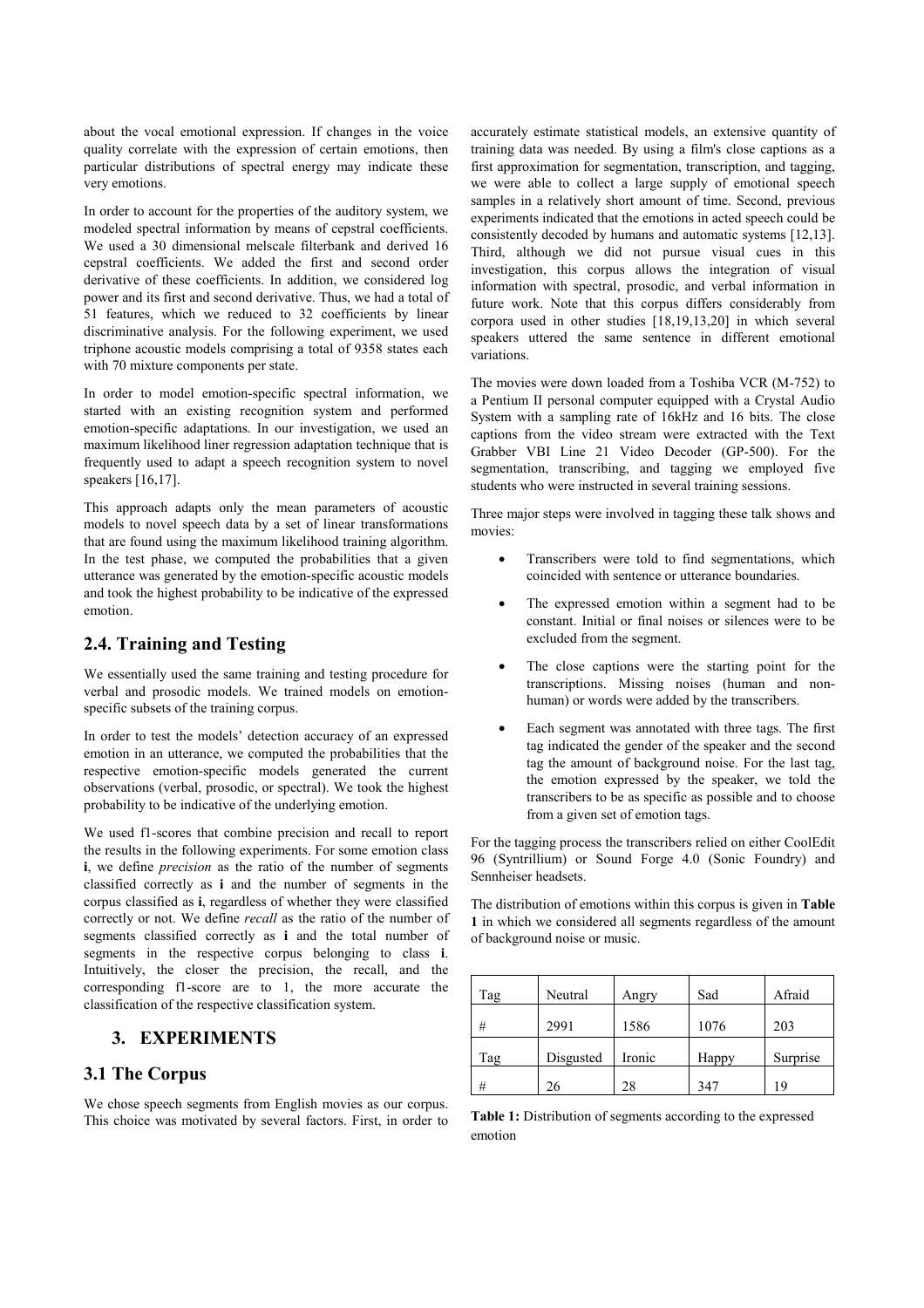Since only neutral, angry, and sad segments occurred frequently enough to warrant a reliable estimation of model parameters, the subsequent experiments were confined to exploring differences among these categories. The corpus was divided into training and test sets. The test set consisted of segments randomly drawn from the movies. Note that within this test set the expressed emotions were distributed uniformly. Thus, the base line classification accuracy is 33% achieved by either random guessing or consistently classifying the same emotion. Since we used this corpus to train prosodic models only speech segments without any excessive background noise were considered in the training and test procedures.

### **3.2 Assessing Human Performance**

We conducted two experiments involving human listeners. The motivation behind these experiments was to validate the quality of the tagging procedure and to interpret the accuracy of the automatic classification.

Four human subjects were asked to classify all speech segments from the test corpus according to the expressed emotion. Subjects were allowed to listen to the segments as many times as they wanted. The corresponding accuracies are given in **Table 2**. Angry segments were classified most accurately with an f1-score of 0.8, followed by neutral (0.7) and sad (0.6). Overall, about 70% of the segments were classified correctly.

|                       | Sad | Angry | Neutral |
|-----------------------|-----|-------|---------|
| F <sub>1</sub> -score | 0.6 | 0.8   |         |

**Table 2:** F1-scores of human subjects classifying the segments in the test set.

In the following experiment, we asked five different subjects to classify all segments from the test corpus given only a textual representation of what was said. The corresponding accuracies are given in **Table 3**. Angry segments were classified best with an f1-value of 0.65, followed by neutral segments (0.54) and sad segments (0.43). Note that the order is the same as in the experiment above. However, overall only about 55% of the segments were classified correctly, which is 15% less than in the experiment above.

|                       | Sad  | Angry | Neutral |
|-----------------------|------|-------|---------|
| F <sub>1</sub> -score | 0.43 | 0.65  | 0.54    |

**Table 3**: F1-scores for human subjects classifying speech segments based on a textual representation.

# **3.3. Classification Using Verbal and Non-Verbal Information**

We trained emotion-specific prosodic models based on the eight prosodic features described above. Using these models to classify the segments in the test corpus, the system classified 60.4% of the segments correctly. The accuracies are given in **Table 4**. Angry segments were classified most accurately with an f1-score of 0.69, followed by neutral segments (0.61) and sad segments (0.54). Note that the order is identical to the order of the accuracies achieved by human listeners in the experiment above. However, the overall accuracy of human listeners was about 10% better than the overall accuracy of the classification system.

|                       | Sad  | Angry | Neutral |
|-----------------------|------|-------|---------|
| F <sub>1</sub> -score | 0.43 | 0.65  |         |

**Table 4**: F1-scores for combined prosodic information.

We also explored emotion-specific spectral information using the adaptation technique as described above. The results of this experiment are given in **Table 5**.Overall, 63.9% of the segments were classified correctly. Angry segments were classified most accurately with an f1-score of 0.74. Sad and neutral segments achieved an accuracy of about 0.6. Emotion-specific adaptation of spectral information lead to a higher classification accuracy than classification based on prosodic information (63.9% and 60.4%). Remember that human subjects achieved an accuracy of about 70%.

|                       | Sad  | Angry | Neutral |
|-----------------------|------|-------|---------|
| F <sub>1</sub> -score | 0.54 | 0.69  | 0.61    |

**Table 5**: F1-scores for spectral information.

In the final experiment, we trained emotion-specific back-off bigram models and used them to classify the segments in the test corpus. The corresponding accuracies are given in **Table 6**. Neutral segments were classified most accurately with an f1 score of 0.5, followed by angry (0.47), and sad (0.42).

|                       | Sad | Angry | Neutral |
|-----------------------|-----|-------|---------|
| F <sub>1</sub> -score | 0.6 | 0.74  | 0.58    |

**Table 6**: F1-scores for verbal information.

Overall, 46.7% of the segments in the test set were classified correctly, which is about 10% less than the corresponding accuracy achieved by humans in the corresponding experiment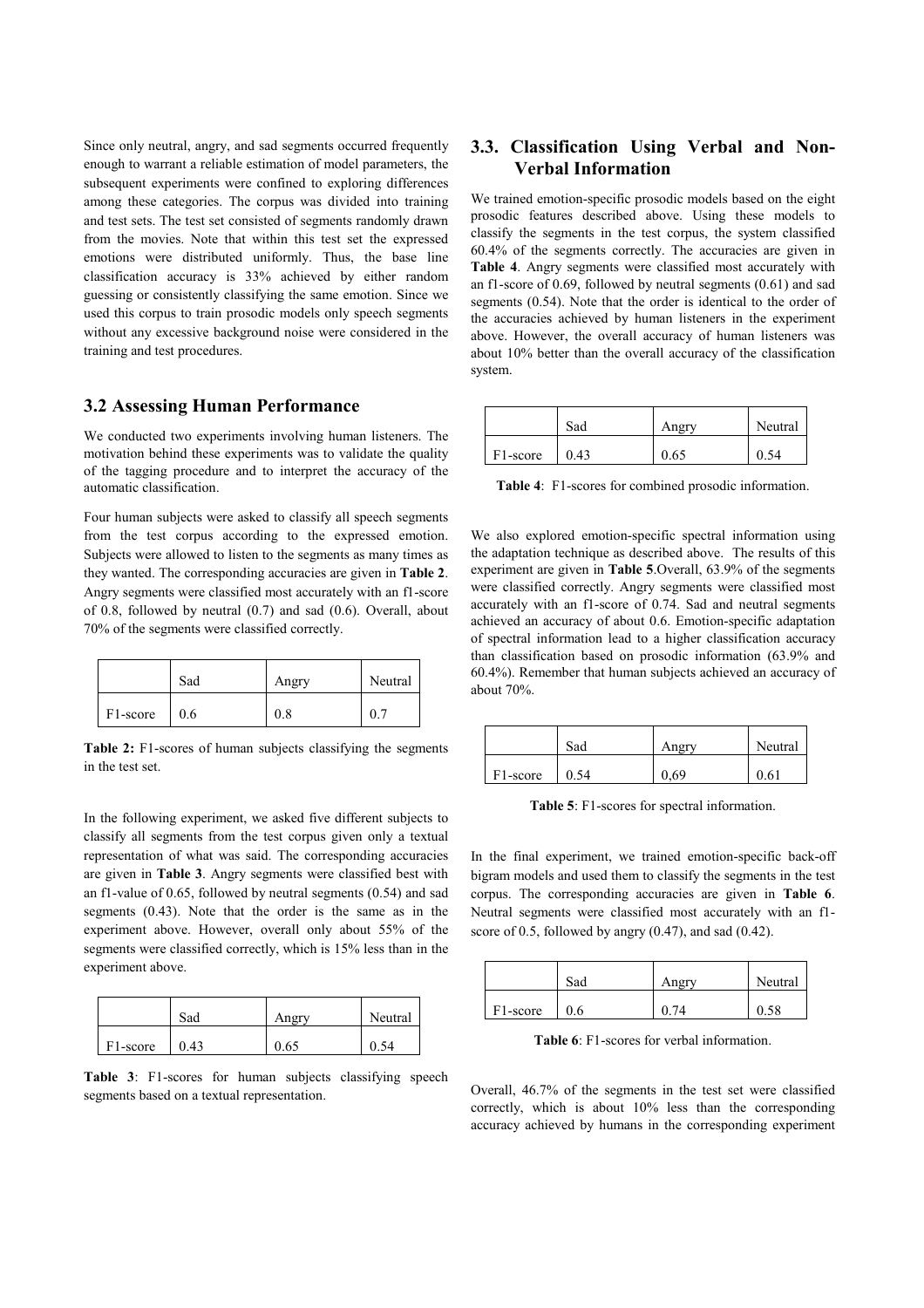above. Note that the accuracies of all three classification tasks (prosodic, spectral, and verbal) lay significantly above chance.

**4. EMOTION-SPECIFIC DIALOG DESIGNS**

Detecting the expressed emotion in a user's utterance is, of course, only the first step required to build emotion-sensitive human-computer interfaces. Once the expressed emotion is recognized, the system's behavior has to adapt to this information. A system able to decode the emotion expressed in an utterance but subsequently ignoring this insight would either be highly confusing to the user or it would be considered very rude. In the following we illustrate some areas in the design of a dialog manager that allow specifying emotion-specific responses and strategies.

Note that the above adjustment problem is not confined to interfaces being aware of the user's emotional state. Within human communication, insights into a person's idiosyncrasies are used to adjust the way we talk to that very person: we converse differently to a child than to an adult, differently to a woman than to a man, we change our discourse strategies when we realize that the person we are talking to is pressed for time or is experienced in the topic. All these adjustments allow for an effective communication and avoid misunderstandings.

Our dialog management module is implemented as a state transition network in which the user's utterance triggers the next state transition. Each state specifies how the user is prompted for information, what kind of information is fed back to user, and the way the user's utterance determines the state to transition to. Within our dialog management module adjustments to the user's expressed emotion take place in these three areas:

- **Prompting:** Depending on the inferred emotion the system interacts with the user with different prompts. For instance, in case the user seems to be annoyed, the prompts sound more apologetic. When the user seems rushed, the prompts are succinct and to the point.
- 2. **Feedback:** Similar to the prompting, feedback to the user varies depending on the inferred emotion. For instance, in case of frustration, the feedback could be more explicit.
- 3. **Dialog flow:** Varying the prompts and feedback depending on the expressed emotion, adjusts only the concrete interaction with the user. Our dialog management module allows also the specification of different dialog flows to accommodate specific needs as imposed by the user's expressed emotion.

Note that these emotion-specific adjustments are specified explicitly during the design phase of the dialog management and vary depending on the concrete application.

Typically, we try to determine the emotion expressed by a user within his or her first utterances and react accordingly during the rest of the interaction. In other words, the emotion has scope over the remaining conversation. This is certainly a shortcoming of our approach, since it does not model any emotional changes

in the user. We are currently evaluating an approach in which the user's emotional state is evaluated at each dialog state.

# **5. SUMMARY**

This investigation explored whether language models and prosodic models based on eight prosodic features allow for an accurate detection of the expressed emotion in an utterance. Our experiments were based on a corpus of several thousands of sad, angry, and neutral speech segments from English movies. While the accuracies based on automatic classification fell short when compared to the accuracies achieved by human subjects, they were significantly above chance level (33%). For instance, the automatic classification based on prosodic models achieved an accuracy of about 60% while humans were able to classify about 70% of the segments correctly. Using spectral information, we were able to achieve an accuracy of about 64% correctly classified segments.

The results were similar for verbal cues. A classification system based on emotion-specific bigram probabilities achieved an accuracy of about 47%, well above chance level. However, the accuracy of human subjects was 55%.

We also argued that an adequate emotion-sensitive humancomputer interface has to meet at least two requirements:

- 1. **Detection** of the user's expressed emotion.
- 2. **Adjustment** of system behavior with respect to the expressed emotion.

We described how our dialog management module met these requirements by the adjustments of its interaction with the user (prompting, feedback, dialog flow) once his or her emotion was recognized.

Future work entails investigating the combination of prosodic, spectral, and verbal information. Additional emotion categories require more sophisticated prosodic and verbal features, such as speaking rate, or stress distribution. Additional work has to be spent on the adjustment of the interaction with the user once his or her emotion is recognized.

#### **Refererences**

1. B. Reeves and C. Nass. *The Media Equation*. Cambridge University Press, 1996.

2. L. McCauley, B. Gholson, X. Hu, and A. Graesser. *Delivering smooth tutorial dialogue using a talking head*. In Proc. of wecc-98, Workshop on Embodied Conversational Characters, Tahoe City, California, 1998. AAAI, ACM/SIGCHI.

3. J. Cassell, C. Pelachaud, N. Badler, M. Steedman, B. Achorn, T. Becket, B. Douville, S. Prevost, and M. Stone. *ANIMATED CONVERSATION: Rule-based Generation of Facial Expression, Gesture and Spoken Intonation for*